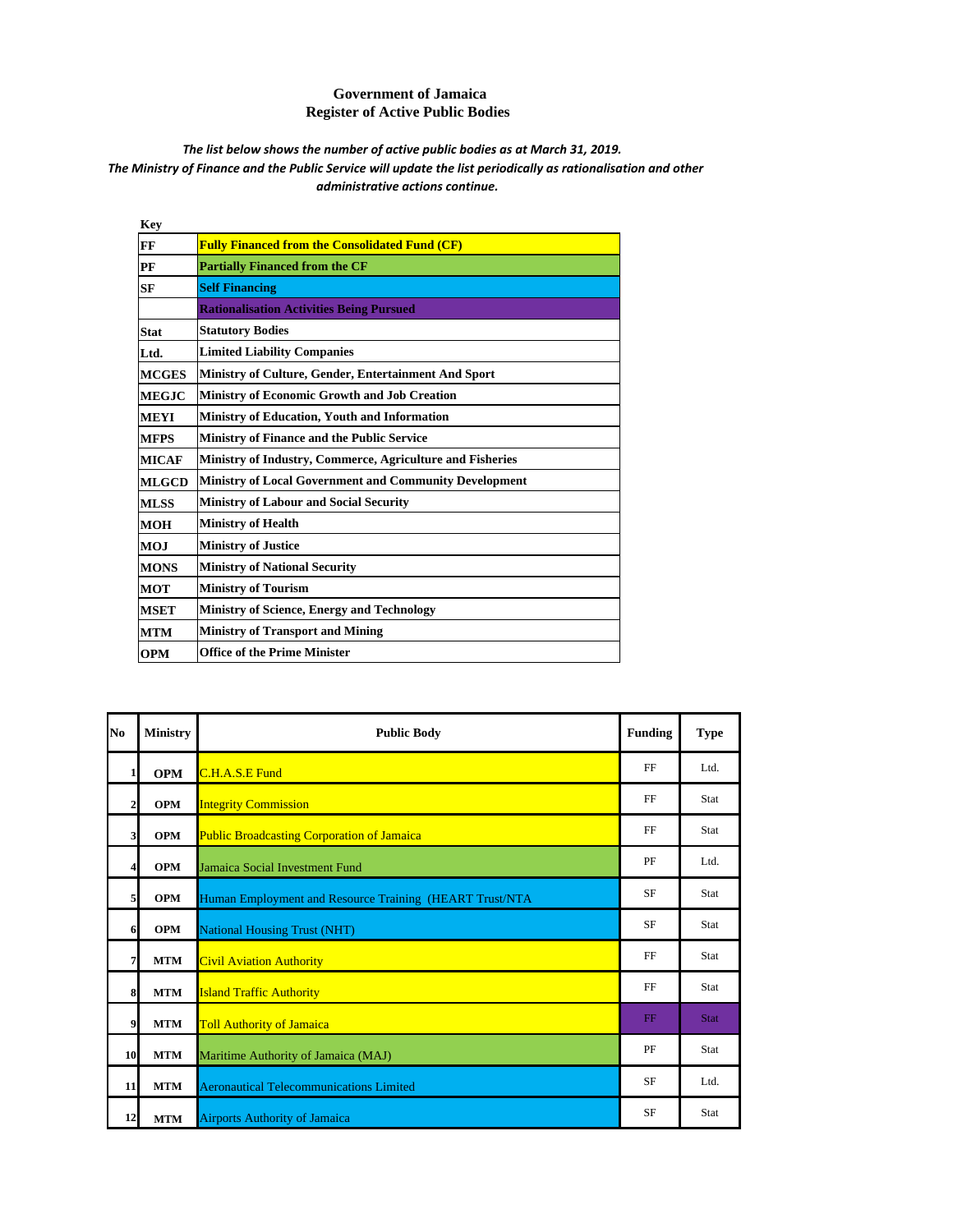| 13 | <b>MTM</b>  | <b>Clarendon Alumina Production Limited (CAP)</b>                          | SF | Ltd. |
|----|-------------|----------------------------------------------------------------------------|----|------|
| 14 | <b>MTM</b>  | Jamaica Bauxite Institute (JBI)                                            | SF | Ltd. |
| 15 | <b>MTM</b>  | Jamaica Bauxite Mining (JBM)                                               | SF | Ltd. |
| 16 | <b>MTM</b>  | <b>Jamaica Railway Corporation</b>                                         | SF | Stat |
| 17 | <b>MTM</b>  | Jamaica Ultimate Tyre Company Ltd.                                         | SF | Ltd. |
| 18 | <b>MTM</b>  | Jamaica Urban Transit Company                                              | SF | Ltd. |
| 19 | <b>MTM</b>  | <b>Montego Bay Metro Company Limited</b>                                   | SF | Ltd. |
| 20 | <b>MTM</b>  | Port Security Corps Limited (PSC)                                          | SF | Ltd. |
| 21 | <b>MTM</b>  | Ports Management and Security Limited                                      | SF | Ltd. |
| 22 | <b>MTM</b>  | <b>Transport Authority</b>                                                 | SF | Stat |
| 23 | <b>MSET</b> | <b>E-Learning Company</b>                                                  | FF | Ltd. |
| 24 | <b>MSET</b> | <b>Hazardous Substances Regulatory Authority</b>                           | FF | Stat |
| 25 | <b>MSET</b> | <b>National Commission on Science and Technology</b>                       | FF | Stat |
| 26 | <b>MSET</b> | E-Gov Ja (formerly Fiscal Services (E.D.P) Ltd)                            | PF | Ltd. |
| 27 | <b>MSET</b> | <b>International Centre for Environmental and Nuclear Sciences (ICENS)</b> | PF | Ltd. |
| 28 | <b>MSET</b> | National Energy Solutions Limited /Rural Electrification Programme         | PF | Ltd. |
| 29 | <b>MSET</b> | <b>Scientific Research Council</b>                                         | PF | Stat |
| 30 | <b>MSET</b> | Petrojam Ethanol Company Limited                                           | SF | Ltd. |
| 31 | <b>MSET</b> | Petrojam Limited                                                           | SF | Ltd. |
| 32 | <b>MSET</b> | <b>Petroleum Corporation of Jamaica</b>                                    | SF | Stat |
| 33 | <b>MSET</b> | <b>Postal Corporation of Jamaica</b>                                       | SF | Ltd. |
| 34 | <b>MSET</b> | <b>Spectrum Management Authority</b>                                       | SF | Ltd. |
| 35 | <b>MSET</b> | <b>Universal Service Fund</b>                                              | SF | Stat |
| 36 | <b>MSET</b> | Wigton Windfarm Limited                                                    | SF | Ltd. |
| 37 | <b>MOT</b>  | Jamaica Tourist Board (JTB)                                                | FF | Stat |
| 38 | <b>MOT</b>  | <b>Tourism Enhancement Fund (TEF)</b>                                      | FF | Stat |
| 39 | <b>MOT</b>  | Bath Fountain of St. Thomas the Apostle                                    | PF | Stat |
| 40 | <b>MOT</b>  | <b>Devon House Development Company</b>                                     | PF | Ltd. |
| 41 | <b>MOT</b>  | Jamaica Vacations (JamVac)                                                 | PF | Ltd. |
| 42 | <b>MOT</b>  | Milk River Hotel and Spa                                                   | PF | Stat |
| 43 | <b>MOT</b>  | Tourism Product Development Company (TPDCo)                                | PF | Ltd. |
| 44 | <b>MONS</b> | <b>Police Civilian Oversight Authority</b>                                 | FF | Stat |
| 45 | <b>MONS</b> | <b>Correctional Services Production Company (COSPROD)</b>                  | PF | Ltd. |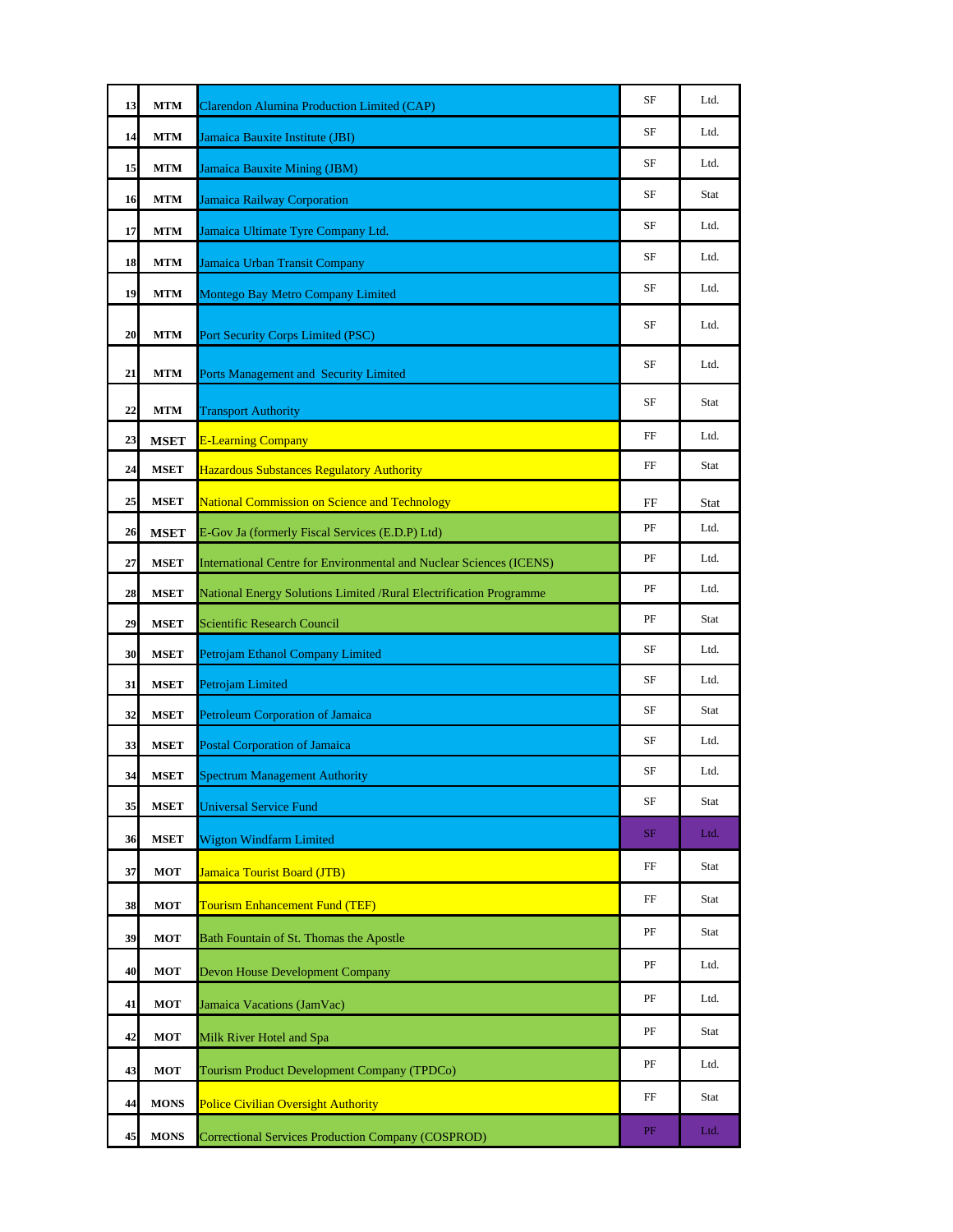| 46 | <b>MONS</b>  | Private Security Regulation Authority                           | PF          | Stat        |
|----|--------------|-----------------------------------------------------------------|-------------|-------------|
| 47 | MOJ          | The Legal Aid Council                                           | PF          | Stat        |
| 48 | <b>MOH</b>   | <b>National Council on Drug Abuse (NCDA)</b>                    | $_{\rm FF}$ | <b>Stat</b> |
| 49 | <b>MOH</b>   | <b>National Family Planning Board</b>                           | FF          | <b>Stat</b> |
| 50 | <b>MOH</b>   | <b>North East Regional Health Authority</b>                     | FF          | Stat        |
| 51 | <b>MOH</b>   | <b>Nursing Council</b>                                          | FF          | Stat        |
| 52 | <b>MOH</b>   | <b>Quarantine Authority</b>                                     | FF          | Stat        |
| 53 | <b>MOH</b>   | <b>South East Regional Health Authority</b>                     | FF          | Stat        |
| 54 | <b>MOH</b>   | <b>Southern Regional Health Authority</b>                       | FF          | Stat        |
| 55 | <b>MOH</b>   | <b>Western Regional Health Authority</b>                        | FF          | Stat        |
| 56 | <b>MOH</b>   | <b>Dental Council</b>                                           | PF          | Stat        |
| 57 | <b>MOH</b>   | <b>Medical Council</b>                                          | PF          | Stat        |
| 58 | <b>MOH</b>   | <b>Pharmacy Council</b>                                         | PF          | Stat        |
| 59 | <b>MOH</b>   | The Council of Professions Supplementary to Medicine            | PF          | Stat        |
| 60 | <b>MOH</b>   | University Hospital of the West Indies                          | PF          | Stat        |
| 61 | <b>MOH</b>   | <b>National Health Fund NHF)</b>                                | SF          | Stat        |
| 62 | <b>MOH</b>   | Pesticides Control Authority (PCA)                              | SF          | Stat        |
| 63 | <b>MLSS</b>  | Golden Age Home - Vineyard Town                                 | FF          | Ltd.        |
| 64 | <b>MLSS</b>  | <b>Jamaica Council for Persons with Disability</b>              | FF          | Stat        |
| 65 | <b>MLGCD</b> | <b>Office of Disaster Preparedness and Emergency Management</b> | FF          | Stat        |
| 66 | <b>MLGCD</b> | <b>Social Development Commission</b>                            | FF          | Stat        |
| 67 | <b>MLGCD</b> | National Solid Waste Management Authority                       | PF          | Stat        |
| 68 | <b>MICAF</b> | <b>Banana Board</b>                                             | FF          | Stat        |
| 69 | <b>MICAF</b> | <b>Consumer Affairs Commission</b>                              | $\rm FF$    | Stat        |
| 70 | <b>MICAF</b> | <b>Fair Trading Commission</b>                                  | FF          | Stat        |
| 71 | <b>MICAF</b> | Jamaica Dairy Development Board                                 | FF          | Stat        |
| 72 | <b>MICAF</b> | Jamaica Trade & Invest (JTI) - (JAMPRO)                         | FF          | Stat        |
| 73 | <b>MICAF</b> | Agro-Investment Corporation (AIC)                               | PF          | Ltd.        |
| 74 | <b>MICAF</b> | Jamaica 4-H Clubs                                               | PF          | Stat        |
| 75 | <b>MICAF</b> | Jamaica Agricultural Society                                    | PF          | Stat        |
| 76 | <b>MICAF</b> | Jamaica Business Development Centre                             | PF          | Ltd.        |
| 77 | <b>MICAF</b> | Jamaica Intellectual Property Office                            | PF          | Stat        |
| 78 | <b>MICAF</b> | National Irrigation Commission Limited                          | PF          | Ltd.        |
| 79 | <b>MICAF</b> | Rural Agricultural Development Authority (RADA)                 | PF          | Stat        |
| 80 | <b>MICAF</b> | <b>Trade Board Limited</b>                                      | PF          | Ltd.        |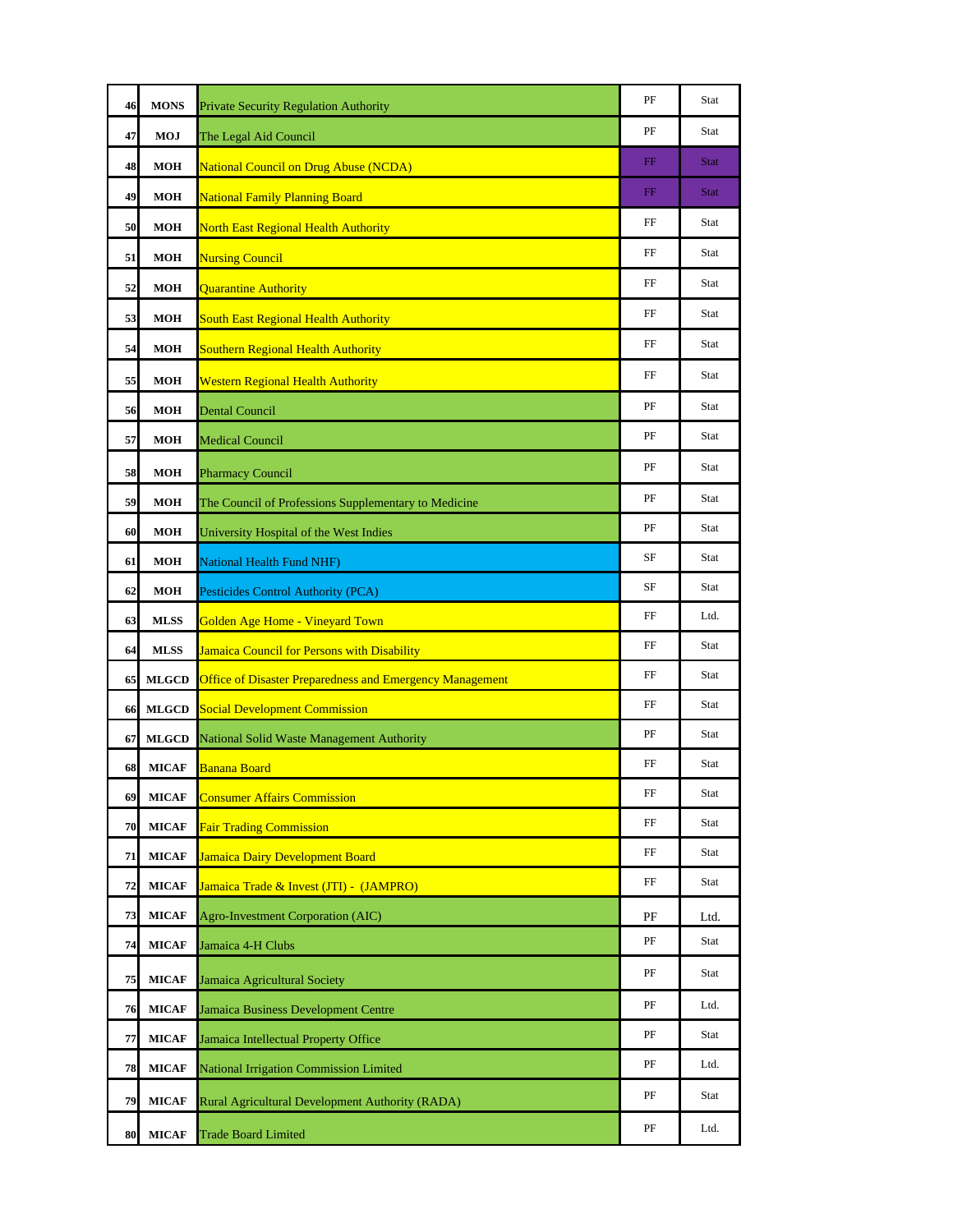| 81  | <b>MICAF</b> | <b>Bureau of Standards Jamaica (BSJ)</b>                    | SF | Stat |
|-----|--------------|-------------------------------------------------------------|----|------|
| 82  | <b>MICAF</b> | <b>Coconut Industry Board</b>                               | SF | Stat |
| 83  | <b>MICAF</b> | Jamaica Agricultural Commodity Regulatory Authority (JACRA) | SF | Stat |
| 84  | <b>MICAF</b> | Jamaica National Agency for Accreditation                   | SF | Ltd. |
| 85  | <b>MICAF</b> | Micro Investment Development Agency (MIDA)                  | SF | Ltd. |
| 86  | <b>MICAF</b> | National Ex-Im Bank of Ja Ltd (EXIM)                        | SF | Ltd. |
| 87  | <b>MICAF</b> | Sugar Company of Jamaica Holdings Ltd.                      | SF | Ltd. |
| 88  | <b>MICAF</b> | <b>Sugar Industry Authority (including SIRI)</b>            | SF | Stat |
| 89  | <b>MFPS</b>  | Planning Institute of Jamaica (PIOJ)                        | FF | Stat |
| 90  | <b>MFPS</b>  | <b>Statistical Institute of Jamaica (STATIN)</b>            | FF | Stat |
| 91  | <b>MFPS</b>  | <b>Tax Administration of Jamaica</b>                        | FF | Stat |
| 92  | MFPS         | <b>Bank of Jamaica</b>                                      | SF | Stat |
| 93  | <b>MFPS</b>  | <b>Betting Gaming &amp; Lotteries Commission</b>            | SF | Stat |
| 94  | <b>MFPS</b>  | <b>Casino Gaming Commission</b>                             | SF | Stat |
| 95  | <b>MFPS</b>  | <b>Financial Institutitons Services Ltd.</b>                | SF | Ltd. |
| 96  | <b>MFPS</b>  | Financial Sector Adjustment Company Ltd.                    | SF | Ltd. |
| 97  | <b>MFPS</b>  | <b>Financial Services Commission</b>                        | SF | Stat |
| 98  | <b>MFPS</b>  | <b>Harmonisation Limited</b>                                | SF | Ltd. |
| 99  | MFPS         | Jamaica Deposit Insurance Corporation                       | SF | Stat |
| 100 | <b>MFPS</b>  | <b>Jamaica Racing Commission</b>                            | SF | Stat |
| 101 | MFPS         | <b>Public Accountancy Board</b>                             | SF | Stat |
| 102 | <b>MFPS</b>  | Students' Loan Bureau                                       | SF | Stat |
| 103 | <b>MEYI</b>  | <b>Council of Community Colleges of Jamaica</b>             | FF | Stat |
| 104 | <b>MEYI</b>  | <b>Early Childhood Commission</b>                           | FF | Stat |
| 105 | <b>MEYI</b>  | Jamaica Library Service                                     | FF | Stat |
| 106 | MEYI         | <b>National Council on Education</b>                        | FF | Stat |
| 107 | <b>MEYI</b>  | <b>National Education Trust</b>                             | FF | Ltd. |
| 108 | MEYI         | <b>National Parenting Support Commission</b>                | FF | Stat |
| 109 | MEYI         | <b>University Council of Jamaica</b>                        | FF | Stat |
| 110 | MEYI         | Caribbean Maritime University                               | PF | Stat |
| 111 | <b>MEYI</b>  | <b>Nutrition Products Limited</b>                           | PF | Ltd. |
| 112 | MEYI         | University of Technology (UTECH)                            | PF | Stat |
| 113 | MEYI         | <b>Broadcasting Commission</b>                              | SF | Stat |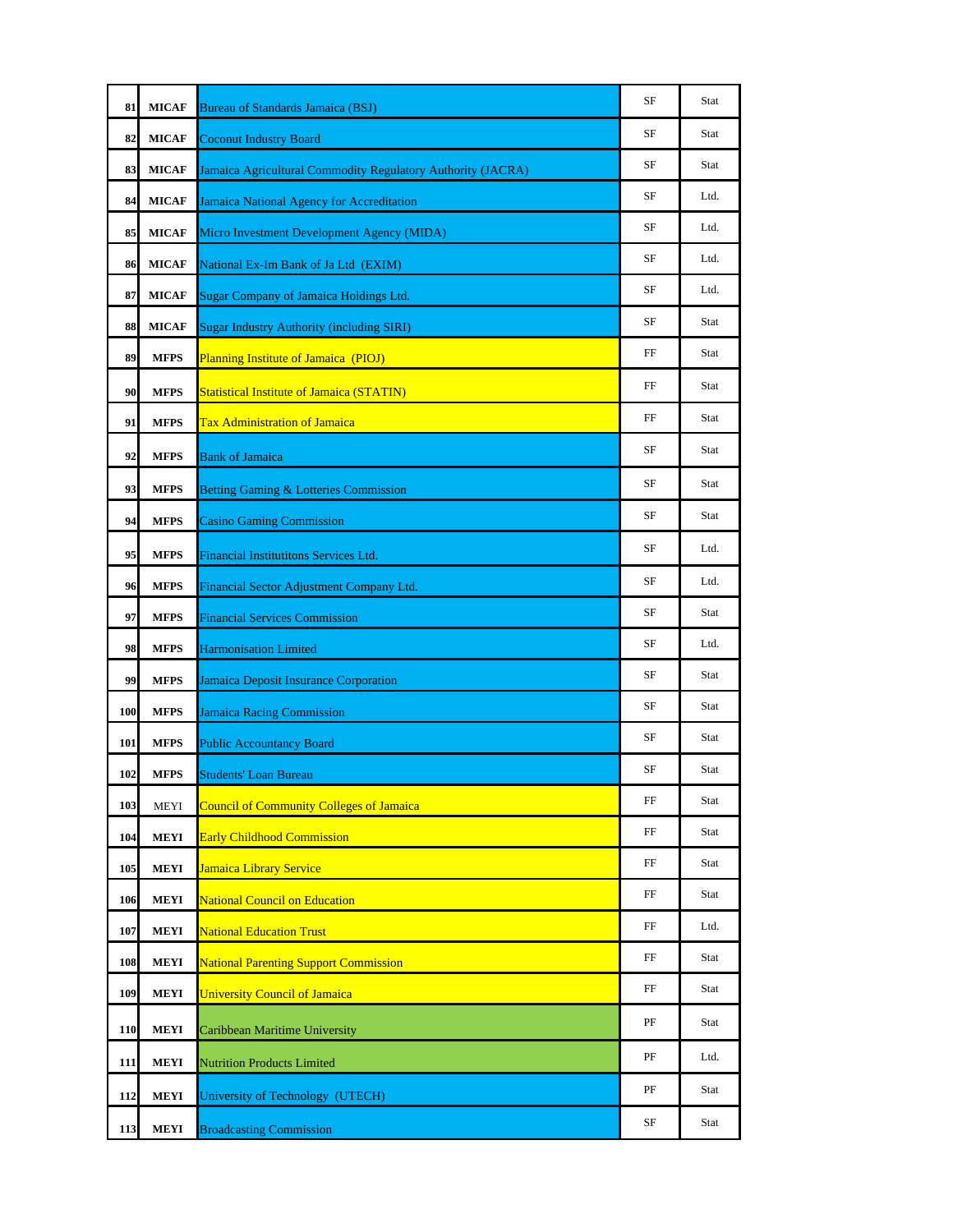| 114 | MEYI          | <b>Overseas Examination Commission</b>                    | SF       | Stat        |
|-----|---------------|-----------------------------------------------------------|----------|-------------|
| 115 | <b>MEGJC</b>  | <b>Jamaica International Financial Services Authority</b> | FF       | Stat        |
| 116 | <b>MEGJC</b>  | <b>Special Economic Zones Authority</b>                   | FF       | Stat        |
| 117 | <b>MEGJC</b>  | <b>Architects Registration Board</b>                      | PF       | Stat        |
| 118 | <b>MEGJC</b>  | <b>Commission of Strata Corporations</b>                  | PF       | <b>Stat</b> |
| 119 | <b>MEGJC</b>  | Professional Engineers Registration Board                 | PF       | Stat        |
| 120 | <b>MEGJC</b>  | <b>Real Estate Board</b>                                  | PF       | <b>Stat</b> |
| 121 | <b>MEGJC</b>  | Rural Water Supply Company Ltd.                           | PF       | Ltd.        |
| 122 | <b>MEGJC</b>  | <b>Water Resource Authority</b>                           | PF       | Stat        |
| 123 | <b>MEGJC</b>  | <b>Central Wastewater Treatment Company</b>               | SF       | Ltd.        |
| 124 | <b>MEGJC</b>  | Development Bank of Jamaica Ltd. (DBJ)                    | SF       | Ltd.        |
| 125 | <b>MEGJC</b>  | <b>Factories Corporation of Jamaica</b>                   | SF       | Ltd.        |
| 126 | <b>MEGJC</b>  | Housing Agency of Jamaica (HAJ)                           | SF       | Ltd.        |
| 127 | <b>MEGJC</b>  | Jamaica International Free Zone Development Ltd           | SF       | Ltd.        |
| 128 | <b>MEGJC</b>  | Jamaica Mortgage Bank (JMB)                               | SF       | Stat        |
| 129 | <b>MEGJC</b>  | <b>Kingston Free Zone Company</b>                         | SF       | Ltd.        |
| 130 | <b>MEGJC</b>  | Montego Bay Free Zone Company                             | SF       | Ltd.        |
| 131 | <b>MEGJC</b>  | National Hotel & Properties Limited                       | SF       | Ltd.        |
| 132 | <b>MEGJC</b>  | National Road Operating & Constructing Company (NROCC)    | SF       | Ltd.        |
| 133 | <b>MEGJC</b>  | <b>National Water Commission (NWC)</b>                    | SF       | Stat        |
| 134 | ${\bf MEGJC}$ | <b>Ocho Rios Commercial Centre</b>                        | $\rm SF$ | Ltd.        |
| 135 | <b>MEGJC</b>  | Office of Utilities Regulation (OUR)                      | SF       | Stat        |
| 136 | <b>MEGJC</b>  | Port Authority of Jamaica (PAJ)                           | SF       | Stat        |
| 137 | <b>MEGJC</b>  | Runaway Bay Water Company Limited                         | SF       | Ltd.        |
| 138 | <b>MEGJC</b>  | <b>St Ann Development Company Limited</b>                 | SF       | Ltd.        |
| 139 | <b>MEGJC</b>  | <b>Urban Development Corporation (UDC)</b>                | SF       | Stat        |
| 140 | <b>MCGES</b>  | <b>Institute of Jamaica</b>                               | FF       | Stat        |
| 141 | <b>MCGES</b>  | <b>Institute of Sports</b>                                | FF       | Stat        |
| 142 | <b>MCGES</b>  | <b>Jamaica Anti-Doping Commission (JADCO)</b>             | FF       | Stat        |
| 143 | <b>MCGES</b>  | <b>Jamaica Cultural Development Commission (JCDC)</b>     | FF       | Stat        |
| 144 | <b>MCGES</b>  | <b>National Library of Jamaica</b>                        | FF       | Stat        |
| 145 | <b>MCGES</b>  | <b>Women's Centre Foundation of Jamaica</b>               | FF       | Ltd.        |